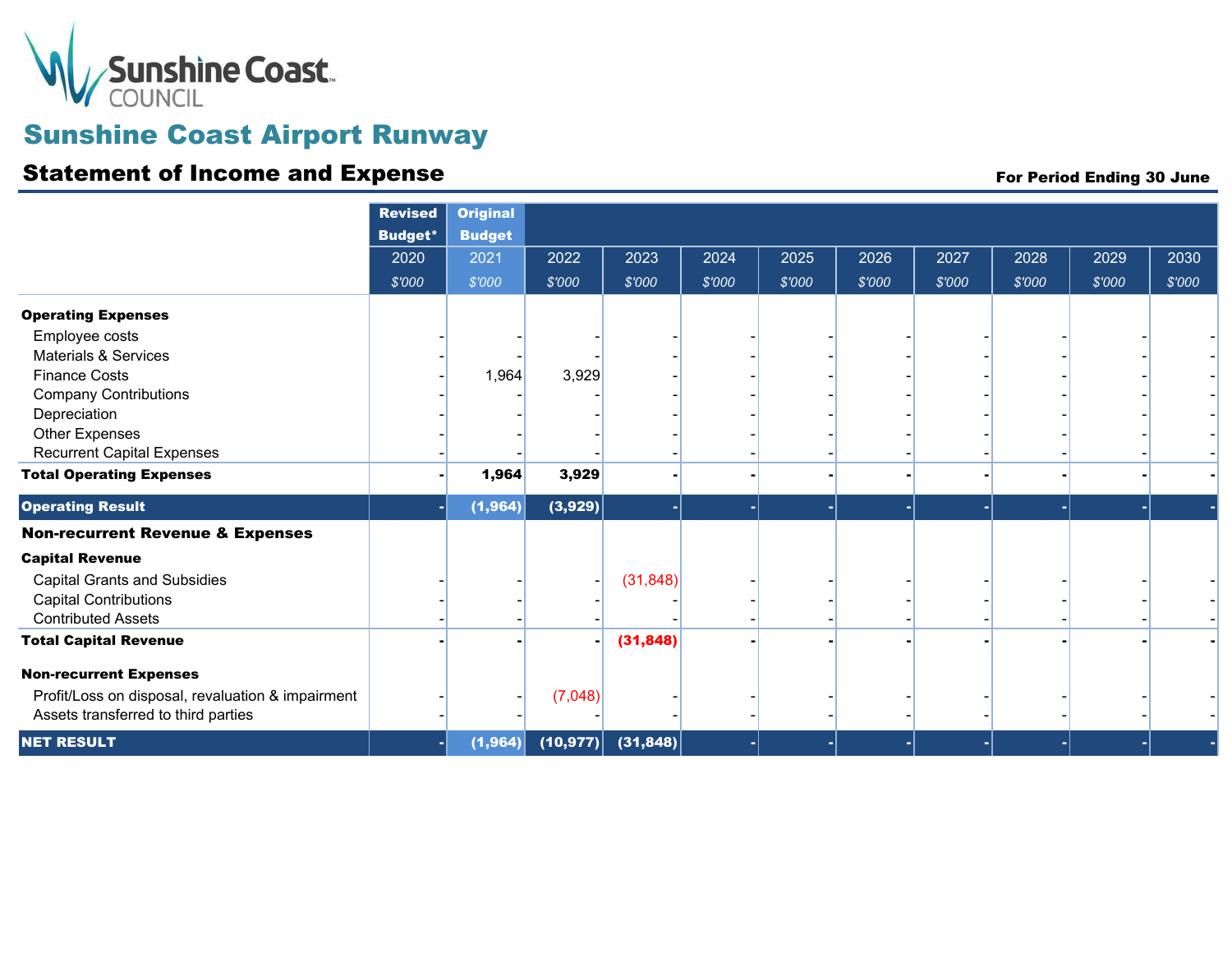# Sunshine Coast Airport Runway

#### Statement of Financial Position

For Period Ending 30 June

|                                                                                                                                                                             | <b>Revised</b><br><b>Budget*</b> | <b>Original</b><br><b>Budget</b> |        |          |        |        |        |        |        |        |             |
|-----------------------------------------------------------------------------------------------------------------------------------------------------------------------------|----------------------------------|----------------------------------|--------|----------|--------|--------|--------|--------|--------|--------|-------------|
|                                                                                                                                                                             | 2020                             | 2021                             | 2022   | 2023     | 2024   | 2025   | 2026   | 2027   | 2028   | 2029   | 2030        |
|                                                                                                                                                                             | \$'000                           | \$'000                           | \$'000 | \$'000   | \$'000 | \$'000 | \$'000 | \$'000 | \$'000 | \$'000 | \$'000      |
| <b>Current Assets</b><br>Cash & Investments<br>Trade and other receivables<br>Inventories                                                                                   | (0)                              | (1,965)                          | 16,848 | O        |        |        |        |        |        |        |             |
| <b>Total Current Assets</b>                                                                                                                                                 | (0)                              | (1,965)                          | 16,848 | 0        |        |        |        |        |        |        |             |
| <b>Non-Current Assets</b><br>Long Term Trade and other receivables<br>Property, plant & equipment<br>Investment in associates<br>Long Term Inventories<br>Intangible assets | 15,000<br>260,523                | 15,000<br>297,241                | 15,000 |          |        |        |        |        |        |        |             |
| <b>Total Non-Current Assets</b>                                                                                                                                             | 275,523                          | 312,241                          | 15,000 |          |        |        |        |        |        |        |             |
| <b>TOTAL ASSETS</b>                                                                                                                                                         | 275,522                          | 310,276                          | 31,848 | 0        |        |        |        |        |        |        |             |
| <b>Current Liabilities</b><br>Trade and other payables<br><b>Short Term Borrowings</b><br>Provisions<br>Other                                                               | 193<br>100                       | 193<br>267,258                   |        |          |        |        |        |        |        |        |             |
| <b>Total Current Liabilities</b>                                                                                                                                            | 293                              | 267,451                          |        |          |        |        |        |        |        |        |             |
| <b>Non-Current Liabilities</b><br>Long Term Borrowings<br><b>Long Term Provisions</b>                                                                                       | 230,439                          | (0)                              |        |          |        |        |        |        |        |        |             |
| <b>Total Non-Current Liabilities</b>                                                                                                                                        | 230,439                          | (0)                              |        |          |        |        |        |        |        |        |             |
| <b>TOTAL LIABILITIES</b>                                                                                                                                                    | 230,733                          | 267,451                          |        |          |        |        |        |        |        |        | ٠           |
| <b>NET COMMUNITY ASSETS</b>                                                                                                                                                 | 44,790                           | 42,825                           | 31,848 | 0        |        |        |        |        |        |        |             |
| <b>Community Equity</b><br>Asset revaluation surplus<br><b>Retained Earnings</b>                                                                                            | 44,790                           | 42,825                           | 31,848 | $\Omega$ | 0      | 0      | 0      | 0      | 0      | 0      | O           |
| <b>TOTAL COMMUNITY EQUITY</b>                                                                                                                                               | 44,790                           | 42,825                           | 31,848 | 0        | 0      | 0      | 0      | 0      | 0      | 0      | $\mathbf 0$ |